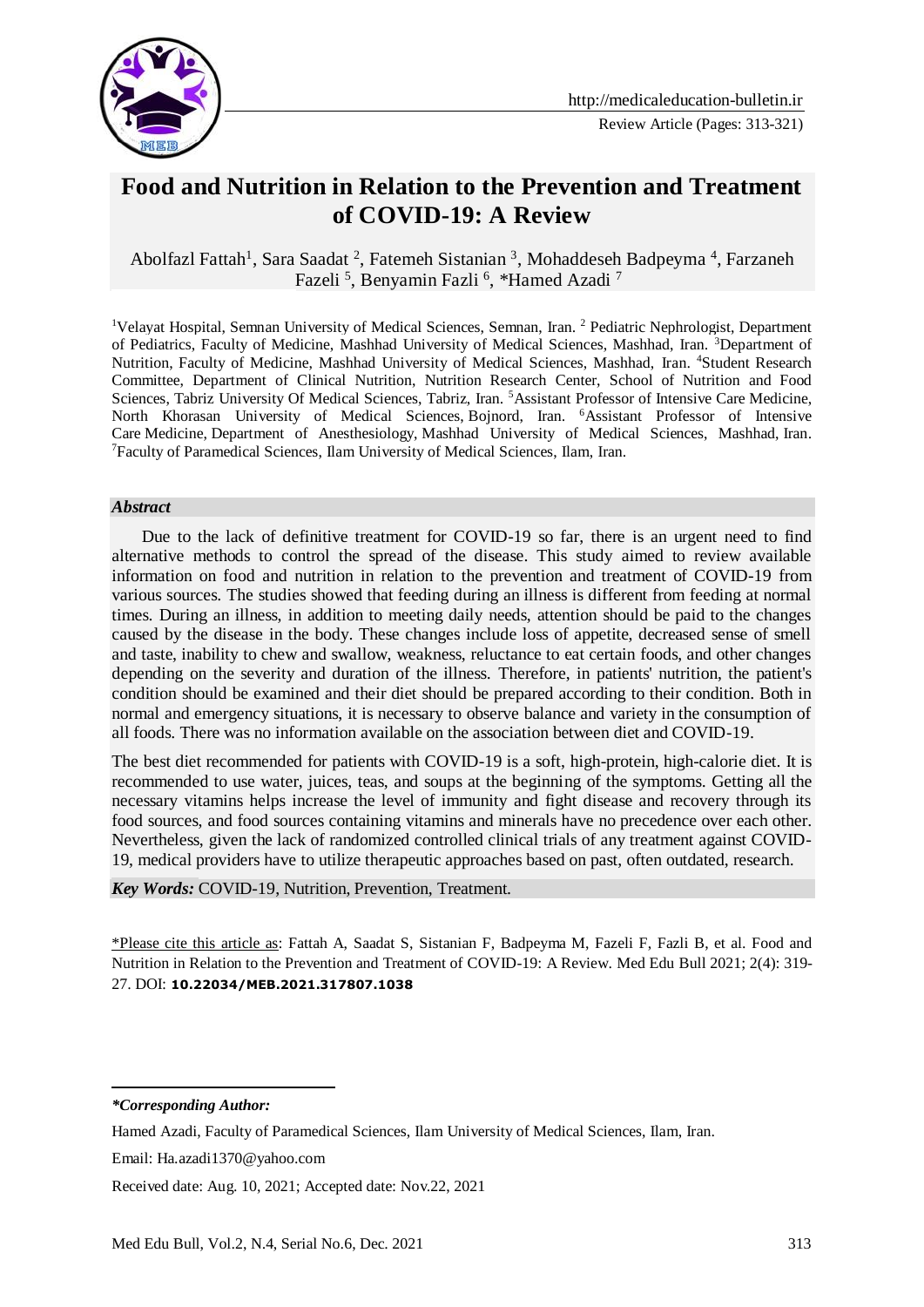#### **1- INTRODUCTION**

 Coronavirus disease 2019 (COVID-19) is a contagious disease caused by severe acute respiratory syndrome coronavirus 2 (SARS-CoV-2). The first known case was identified in Wuhan, China, in December 2019 (1, 2). The disease has since spread worldwide, leading to an ongoing pandemic (3). The COVID-19 outbreak, one of the most challenging threats to public health at the national and international levels since December 2019 (4-7), has caused tension and fundamental changes in the daily lives of many people worldwide, especially students.

Due to the lack of definitive treatment for COVID-19 infection so far, there is an urgent need to find alternative methods to control the spread of the disease. Nutrient deficiencies lead to a decrease in the function of the immune system, which in turn can make the body more vulnerable to viral infections. The human immune system is a complex and efficient defense system consisting of cells, chemical mediators, and a series of "modular" defense factors to modulate the immune response and protect the body against external factors (8).

Malnutrition weakens the immune system by suppressing it. A balanced diet, especially with adequate vitamins, minerals, and proteins, strengthens the resistance to infections, therefore ensuring proper nutrition. Eliminating immunerelated nutrient deficiencies is essential for the prevention and treatment of viral infections. There are challenges against the general public in protecting the immune system against the coronavirus. The optimal immune response depends on the adequate intake of certain nutrients. For example, adequate protein intake is critical to the optimal production of antibodies. The deficiency of micro-nutrient, such as vitamin A or zinc, can increase the risk of infection (9).

The spectrum of disease ranges from mild to severe and the symptoms include colds, fever, cough, shortness of breath, and other respiratory problems. All age groups can be affected by the virus, but seniors and people with cardiovascular diseases, hypertension, diabetes, asthma, respiratory, kidney, and liver problems, cancer patients undergoing treatment, patients taking corticosteroids for any reason, and people with a weak immune system are at higher risk for coronavirus (10, 11). Therefore, it is of utmost importance to provide care for and prevent infection in these people. Considering the complications of coronavirus infection, it is necessary to know useful nutrients to prevent and control COVID-19 disease. According to recent studies, proper diet and correction of immune-related nutrient deficiencies may be necessary to prevent and treat viral infections (8). The present study aimed to review the latest studies on effective nutritional recommendations for the prevention, treatment, and management of COVID-19.

#### **2- MATERIALS AND METHODS**

#### **2-1. Data sources**

 In this review study, a systemic search of electronic databases of Medline (via PubMed), Scopus, Web of Science, ProQuest, Cochrane Library, SID, Magiran, CIVILICA, and Google Scholar search engine was performed with no time limit up to August 2021, using the following keywords alone or in combination: "Corona or Coronavirus or COVID or COVID-19" AND "Nutrient or Vitamin supplements, or Vitamin or Mineral or Macronutrient or Micronutrient or Nutritional care management or Preexisting diseases".

The studies were in English or Persian languages. The search was done independently and in duplication by two reviewers, and any disagreement between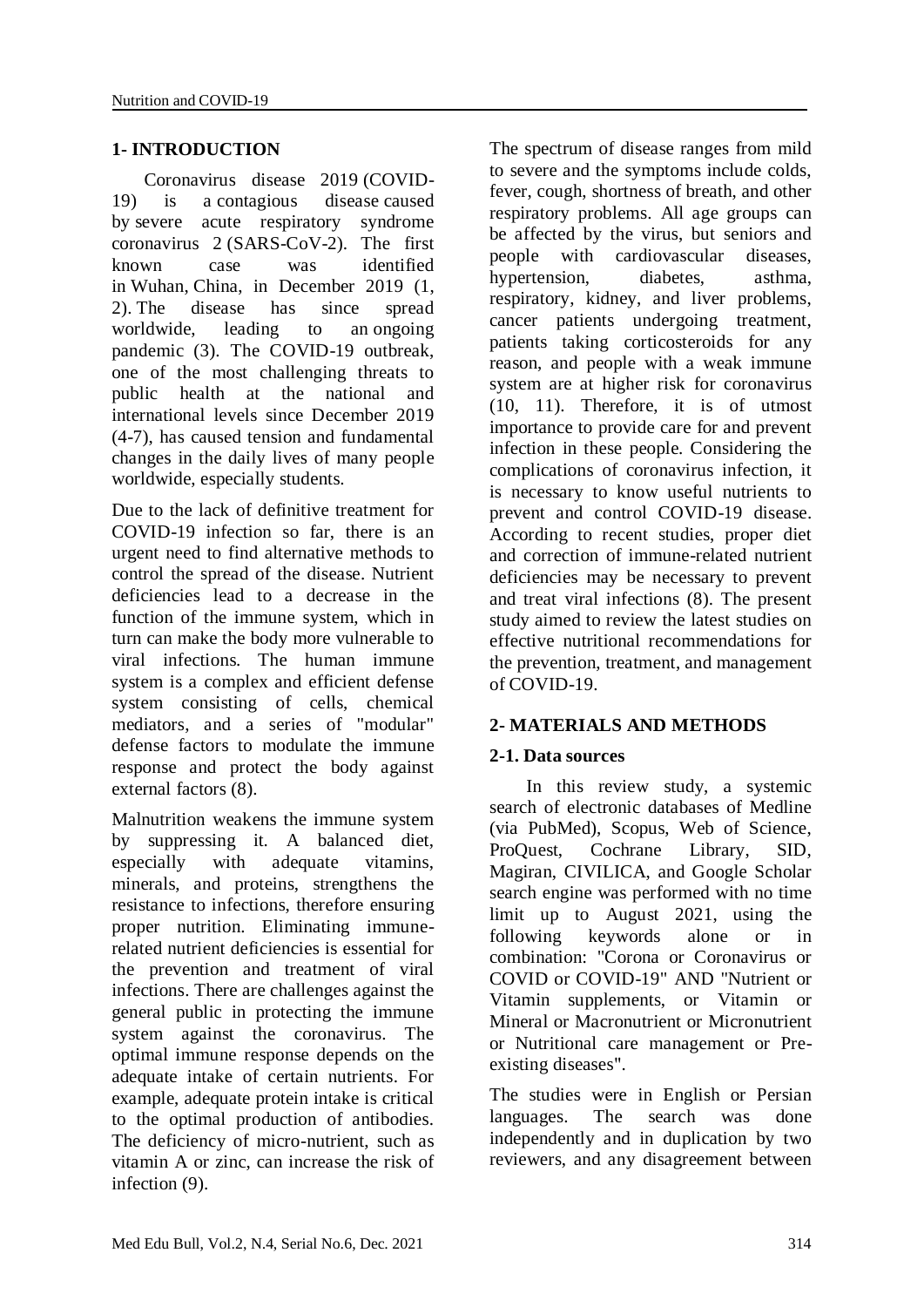the reviews was resolved by the supervisor.

## **2-2. Inclusion and exclusion criteria**

All descriptive, interventional, and case studies in English or Persian were included in the study. Exclusion criteria were animal samples and lack of access to required statistical data.

#### **2-3. Study selection**

The database was searched for suitable studies, abstracts of the studies were screened for identification of eligible studies, full-text articles were obtained and assessed, and a final list of eligible studies was made. This process was done independently and in duplication by two reviewers, and any disagreement was resolved by a third reviewer. References were organized and managed using EndNote software (version X8).

## **3- RESULTS**

 Experts indicate that under both normal and emergency situations, it is necessary to observe balance and variety in a diet. Balance means consuming sufficient foods to maintain the body health, and variety refers to consuming different types of nutrients based on the Iranian food pyramid in six main food groups (bread and cereals, vegetables, fruits, milk and dairy products, meat and eggs, and legumes and nuts). Nutrients in each food group have almost the same nutritional value and can be replaced with each other. Adequate nutrient intake improves the immune system and strengthens the body's resistance to various infections, particularly COVID-19. Micronutrient deficiency can weaken the immune system and reduce the body's ability to fight pathogens (11-19). Some essential nutrients, as well as nutritional recommendations for COVID-19 prevention, during the disease period and after recovery, are provided below.

#### **3-1. Principles of nutrition in the prevention of COVID-19**

Proper nutrition and strengthening the immune system can help prevent disease. Adherence to instructions will help increase the body's immune system under specific situations:

 To increase the level of body immunity, sources of vitamin C should be used, including fruits and vegetables, especially green leafy vegetables and cabbage, cauliflower, tomatoes, wheat germ, citrus fruits, kiwi, and other available fruits on a daily basis.

 As uncooked onion contains vitamin C, it can be used daily along with meals.

 Turnips, which contain vitamin C, can be used in soups or stews.

 Considering the role of vitamins A and E in strengthening the immune system, sources of these two vitamins should be used on a daily basis.

 Fatty and salty foods such as salty snacks, canned foods and sausages, oily and fried foods should be avoided since they stimulate the immune system.

 Foods rich in vitamin D (fatty fish, dairy, and egg yolk) help boost the immune system.

 Sources of iron and zinc (liver, red meat, chicken and fish, eggs, vegetables, fresh and dried fruits, nuts and legumes) should be taken on a daily basis.

 Sources of B vitamins such as green leafy vegetables and fruits, milk and dairy products, meats and egg yolk, whole grains, legumes such as peas and beans, lentils, fava beans, and nuts (pistachios, walnuts, hazelnuts, almonds, and peanuts) should be taken to boost the immune system on a daily basis.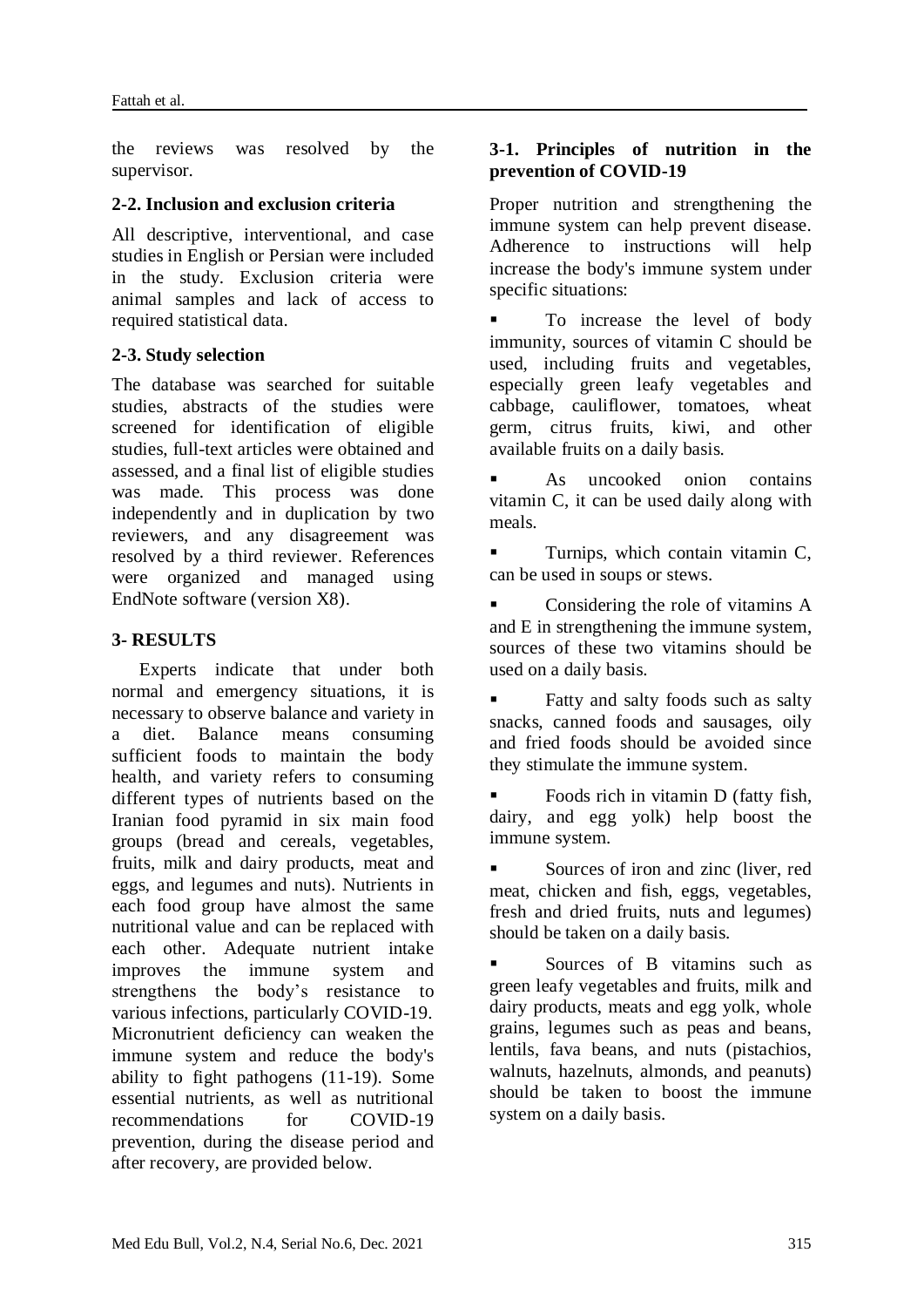It is recommended to drink six to eight glasses of clean drinking water or other liquids daily.

 Drinking plenty of fluids helps maintain a healthy immune system.

 Eating out should be avoided. Outdoor meals may not be prepared based on proper hygiene and have high amounts of saturated and Trans fat and salt, which weaken the immune system.

#### **3-2. Nutrition during the COVID-19 pandemic**

Nutrition during the COVID-19 pandemic should be different from normal conditions. In this period, in addition to meeting daily needs, disease-related body changes should be considered, including loss of appetite, decreased or loss of sense of smell and taste, inability to chew and swallow, physical weakness, reluctance to eat certain foods, and other changes depending on the severity and duration of the disease. Therefore, the patient's condition should be examined and their diet plan should be prepared accordingly. Although it is best to plan the patient's diet by a nutritionist, general advice to patients can be helpful in the absence of nutrition and diet counseling services. This section provides general recommendations regarding the nutrition of COVID-19 patients.

The most recommended diet for COVID-19 patients is a soft, high-protein, highcalorie diet. However, this diet is planned for patients who can chew and swallow, and special diets are used for critically-ill patients. In general, drinking enough fluids is an effective step in controlling the disease. Water, juices, teas, and soups are recommended fluids at the onset of symptoms. Digestion of liquid compounds requires less energy, so the body will have more energy to fight disease. Fluids help dilute secretions and eliminate toxins and relieve sore throats. Another important measure is the adequate intake of essential micronutrients for the immune system such as vitamins C, B6, E, D, zinc, magnesium, selenium, and omega-3, especially from food sources rich in these compounds. Immune system cells, for example, are rich in vitamin C, and the supply of vitamin C to the affected cells increases under stressful conditions, which in turn increases the need for vitamin C during infection and inflammation. Experts believe that vitamin C plays an important role in strengthening the immune system and preventing and controlling the disease.

## **3-3. Nutrition after recovery from COVID-19**

Following the infection, patients lose appetite while requiring more nutrients. Therefore, the patient may suffer from malnutrition. During the recovery period, the appetite increases and there is time to compensate for the nutrient deficiencies and an appropriate diet can be planned to meet nutritional needs during the recovery period.

#### **3-3-1. Recommendations for the diet of people who are recovering from COVID-19 disease:**

 Supplying large amounts of fluids such as clean drinking water, natural fruit juices, fresh vegetable juices, and light tea at least eight glasses per day.

**Warm, light, and non-bloating** soups.

**Daily consumption of fresh fruits** and vegetables.

 Use of food sources of vitamin A and vitamin C.

 Use of food sources containing protein, zinc, iron, and selenium, which strengthen the immune system.

 Use of liquid vegetable oils instead of animal oils.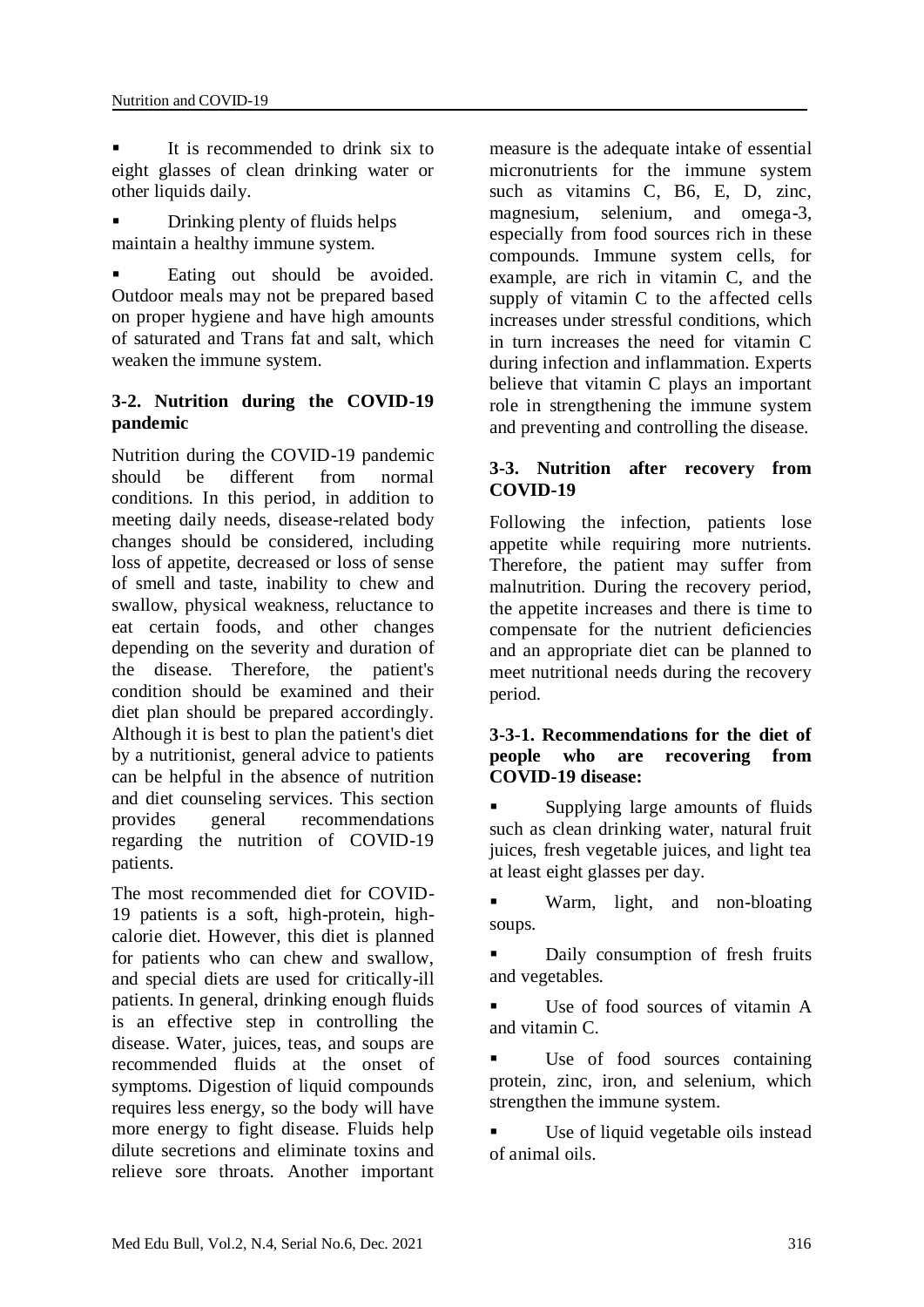Balanced use of honey mixed with warm liquids to strengthen the immune system and ease coughs.

 Use of turmeric in food because of its anti-inflammatory properties.

 Adding adequate amounts of garlic, onion, and ginger to food to strengthen the immune system.

 Use of ginger and banana for those who have nausea.

 Regular consumption of all main meals, especially breakfast and two to three snacks during the day to provide enough energy.

#### **3-3-2. Dietary restrictions during COVID-19 recovering:**

Heavy and processed food such as pasta, sausages, and hot dogs.

- Fatty and fried food.
- Fast food products.

 Pickles and vinegar that cause dryness and irritation of the respiratory tract.

- Salt, and canned foods high in salt.
- Peppers, spicy sauces, and mustard.

 Sugars, carbonated drinks, industrial juices with added sugar, syrups, and sweets.

 Spicy and stimulating drinks such as coffee, strong tea, and Nescafe.

 Animal fats such as butter, cream, tallow, and full-fat dairy (11-19).

#### **3-4. Essential substances for the body**

In a meta-analytic study, it was suggested that vitamin D deficiency may increase the risk of hospitalization and mortality in COVID-19 patients (20). The results of a review by Taqdir et al. showed that deficiency of some nutrients weakens the immune system. Adequate intake of vitamins (A, D, B group, E, and C),

minerals (selenium, zinc, and iron), and long-chain omega-9 fatty acids from the diet is essential for proper immune function. Therefore, it is recommended to follow a proper diet to prevent COVID-19. The authors also suggested that the nutritional status of COVID-19 patients should be evaluated and that appropriate supplementation should be considered based on the results of the experiments (21). The results of a study by Ramezani et al. showed that considering the role of nutrition in preventing infections and the relationship between vitamins and minerals deficiency and exacerbation of respiratory diseases, all patients should be advised to eat a lot of fruits and vegetables. Consumption of warm fluids to dilute respiratory secretions and having a varied balanced diet that includes all major food groups are important for these patients. For people with nutritional deficiencies, supplementation is recommended; however, there are contradictory findings among patients (22). The results of a review study by Bahr Al-Olom et al. showed that micro- and macronutrients such as vitamins and minerals such as zinc, iron, selenium, and copper, proteins, and long-chain fatty acids such as omega-3 play an important role in boosting immune function and increasing resistance to respiratory infections such as COVID-19 (23).

The results of Calder's review study showed that some vitamins (A, B6, B12 and folate, C, D, and E), and trace elements (Zinc, Copper, Selenium, Iron) have a key role in supporting the human immune system and reducing risk of infections. Other essential nutrients such as other vitamins and trace elements, amino acids and fatty acids are also important (24). In a two-month prospective observational study on 1,083 adults admitted in less than 24 hours to a tertiarycare hospital, Chada et al. found that the mortality rate was significantly higher in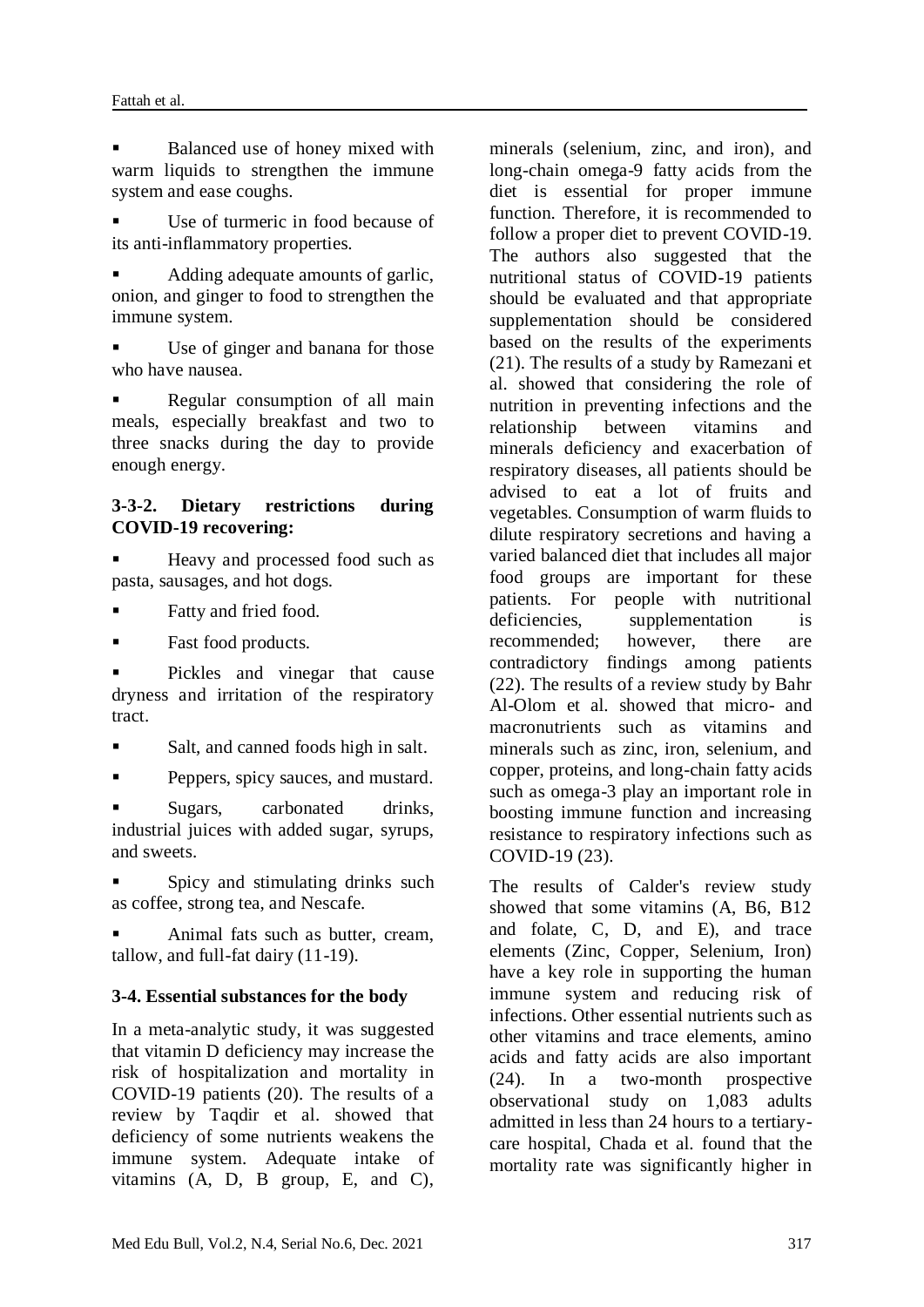those suffering from inadequate calorie and protein delivery than other ICU patients ( $p < 0.001$ ). This study showed that the optimization of daily nutrient delivery, surpassing interruptions, can improve the conditions of COVID-19 and it can be considered as a desired standard of care (25). A review by Thibault et al. showed that providing optimized nutrition for COVID-19 patients in the intensive care units is effective in maintaining gastrointestinal tract function, sustaining immune defenses, and preventing large losses of muscle mass and function (26).

The results of Omar's review showed that nutrition management in ICU patients infected with COVID-19, vitamin supplements on COVID-19, and the comorbidity spectrum of nutrition-related conditions and their impact on the outcome of COVID-19 treatment remain largely unknown (27). According to Khayyatzadeh's opinion, no information is available on the association between diet and COVID-19 although it was recommended that all people consume varied and healthy food rich in immunoregulating nutrients. Furthermore, some nutrient supplementations such as vitamin C, vitamin E, selenium, and Zinc may have beneficial effects on COVID-19 patients (28).

The role of vitamin C in the prevention and treatment of patients with coronavirus has been noted widely across the world (29-31). In their review study, Che Abdul Rahim et al. suggested that there was no concrete proof on the effect of vitamin C against COVID-19. Further research is required to determine the exact dosage of vitamin C and its mechanism of action in the treatment of COVID-19 (32).

Five studies have noted the effect of vitamin D on COVID-19 (33–37). Che Abdul Rahim et al. believe further studies on vitamin D should be performed using randomized controlled trials and large populations to support the effectiveness of vitamin D in treating COVID-19 (32). Also, five studies have suggested specific vitamins, such as vitamins A, B, and E, and trace elements to treat COVID-19 (33, 38–41). In another study, vitamin B3 was claimed to have lung-protecting effects; therefore, it should be used when COVID-19 patients develop cough (40). Eight studies reported that other micronutrients and minerals, such as magnesium, zinc, selenium, folic acid with furin, and flavonoids have positive effects on viral infections (37, 39, 41–46).

## **4- CONCLUSION**

 The results of the present study show that the learning motivation in the majority of participants was at a moderate level, and this motivation was associated with professional and personal factors. It can be suggested to increase the studied nurses' motivation for participating in the training courses by making a proper educational needs assessment and paying careful attention to the nurses' educational needs for determining the contents of in-service training courses, determining the suitable time and place for providing training courses, encouraging the participating nurses, providing careful and continuous managers' supervision over the employees to participate in these courses, and using a proper and continuous system for monitoring and evaluating the quality of the in-service training courses provided for the nurses.

#### **5- AUTHORS' CONTRIBUTIONS**

Study conception or design: AF, SS, and HA; Data analyzing and draft manuscript preparation: SS, FS, MB, FF, and BF; Critical revision of the paper: AF, and SS; Supervision of the research: AF and HA; Final approval of the version to be published: AF, SS, FS, MB, FF, BF, and HA.

#### **6- CONFLICT OF INTEREST:** None.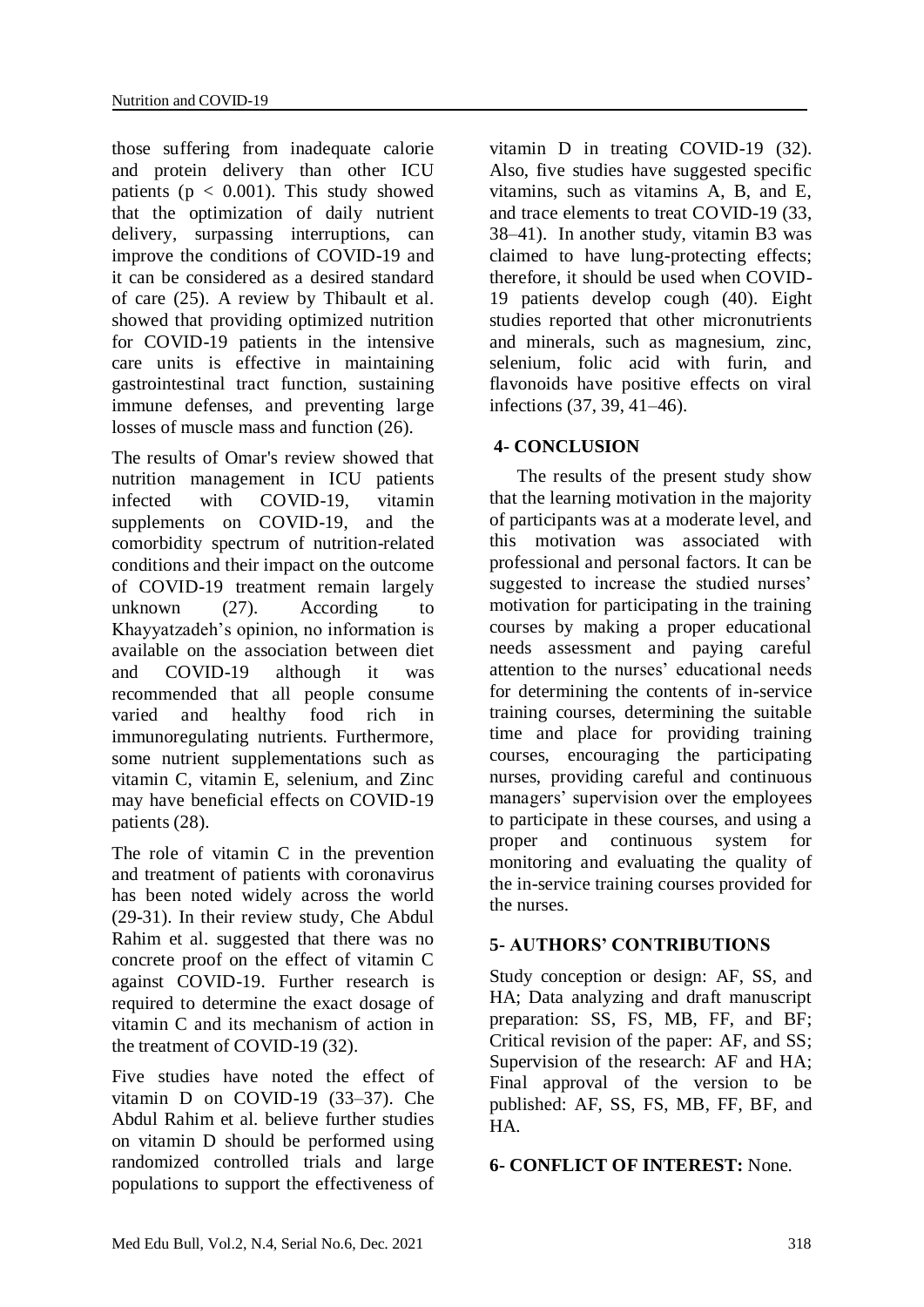#### **7- REFERENCES**

1. Page J, Hinshaw D, McKay B. ["In Hunt for](https://www.wsj.com/articles/in-hunt-for-covid-19-origin-patient-zero-points-to-second-wuhan-market-11614335404)  [Covid-19 Origin, Patient Zero Points to](https://www.wsj.com/articles/in-hunt-for-covid-19-origin-patient-zero-points-to-second-wuhan-market-11614335404)  [Second Wuhan Market –](https://www.wsj.com/articles/in-hunt-for-covid-19-origin-patient-zero-points-to-second-wuhan-market-11614335404) The man with the [first confirmed infection of the new](https://www.wsj.com/articles/in-hunt-for-covid-19-origin-patient-zero-points-to-second-wuhan-market-11614335404)  [coronavirus told the WHO team that his](https://www.wsj.com/articles/in-hunt-for-covid-19-origin-patient-zero-points-to-second-wuhan-market-11614335404)  [parents had shopped there".](https://www.wsj.com/articles/in-hunt-for-covid-19-origin-patient-zero-points-to-second-wuhan-market-11614335404) [The Wall Street](https://en.wikipedia.org/wiki/The_Wall_Street_Journal)  [Journal.](https://en.wikipedia.org/wiki/The_Wall_Street_Journal) Retrieved 27 February 2021.

2. Ghodsi A, Azarfar A, Ghahremani S. A Review of Coronavirus Disease (COVID-19) in Children. Journal of Pediatric Nephrology. 2020; 8(3):1-6.

3. [Zimmer](https://en.wikipedia.org/wiki/Carl_Zimmer) C. ["The Secret Life of a](https://www.nytimes.com/2021/02/26/opinion/sunday/coronavirus-alive-dead.html)  Coronavirus – [An oily, 100-nanometer-wide](https://www.nytimes.com/2021/02/26/opinion/sunday/coronavirus-alive-dead.html)  [bubble of genes has killed more than two](https://www.nytimes.com/2021/02/26/opinion/sunday/coronavirus-alive-dead.html)  [million people and reshaped the world.](https://www.nytimes.com/2021/02/26/opinion/sunday/coronavirus-alive-dead.html)  [Scientists don't quite know what to make of](https://www.nytimes.com/2021/02/26/opinion/sunday/coronavirus-alive-dead.html)  [it".](https://www.nytimes.com/2021/02/26/opinion/sunday/coronavirus-alive-dead.html) Retrieved 28 February 2021.

4. Nutrition advice for adults during the COVID-19 outbreak. Available at: http://www.emro.who.int/nutrition/news/nutrit ion-advice-for-adults-during-the-covid-19 outbreak.html.

5. Ghodsi A, Malek A, Ghahremani S. A Review of Multisystem Inflammatory Syndrome in Children (MIS-C) Associated with COVID-19. Hormozgan Med J. 2020 December; 24(4):e107048.

6. How to boost your immune system. Feb 15, 2021. https://www.health.harvard.edu/stayinghealthy/how-to-boost-your-immune-system.

7. Ghodsi A, Sarabi M, Malek A, Khakshour A. Current Treatment Guidelines of SARS-CoV-2 Related Multisystem Inflammatory Syndrome in Children: A Literature Review and Expert Opinion. J Child Sci 2021; 11:e133–e140.

8. BourBour F. Nutrients in prevention, treatment, and management of viral infections; special focus on Coronavirus. Arch Physiol Biochem. 2020:1-10. doi: 10.1080/13813455.2020.1791188

9. Iddir M, Brito A, Dingeo G, Fernandez Del Campo SS, Samouda H, La Frano MR, et al. Strengthening the Immune System and Reducing Inflammation and Oxidative Stress through Diet and Nutrition: Considerations during the COVID-19 Crisis. Nutrients. 2020;12(6). doi: 10.3390/nu12061562 pmid: 32471251**.**

10. Akef, E., Eslahtalab, A., Dehghani, N., Mardani, E. A Reflection on the Situation of Coronavirus Vaccination in Iran and Turkey. Medical Education Bulletin, 2021; 2(2): 207-210. doi: 10.22034/meb.2021.301943.1023.

11. Coronavirus Nutrition Management Guide (COVID-19). Deputy Minister of Health, Office of Community Nutrition Improvement. Ministry of Health; 2019.

12. Healthy nutrition in the prevention and treatment of coronavirus. West Azerbaijan University of Medical Sciences, Deputy of Health. Principles of nutrition in the prevention of COVID-19; 2020.

13. Guidance for Nutrition Management of Covid-19 for Health Workers in Covid-19 Treatment and Isolation Centers.

14. [Eat Right During COVID-19: Food](https://fssai.gov.in/upload/uploadfiles/files/Guidance_Document_Eat_Right_07_06_2020.pdf)  [Hygiene, Safety and Nutrition Guidelines for](https://fssai.gov.in/upload/uploadfiles/files/Guidance_Document_Eat_Right_07_06_2020.pdf)  [Consumers to Prevent the Spread of](https://fssai.gov.in/upload/uploadfiles/files/Guidance_Document_Eat_Right_07_06_2020.pdf)  [Coronavirus. \(Uploaded on: 07.06.2020\)](https://fssai.gov.in/upload/uploadfiles/files/Guidance_Document_Eat_Right_07_06_2020.pdf)

15. World Health Organization (WHO), Coronavirus disease (COVID-19) advice for the public. Available on: https://www. WHO. Int/emergencies/diseases/novel-

coronavirus2019/advice-for-public. Feb 2020.

16. Food and Agriculture Organization of the United Nations (FAO), Coronavirus disease (COVID-19) outbreak. Available on: http://www. FAO. Org/2019-ncov/en/. Feb 2020.

17. Ross AC, Calallero B, Cousins RJ, Tucker KL, Ziegler TR, editors. Modern Nutrition in Health and Disease. 11th ed. Baltimore, MD: Lippincott Williams & Wilkins; 2014.

18. Nathaniel Bergmon, David S Riley, Michelle Badalschies, BMJ journal, Diet and lifestyle recommendation for treatment of cough and chronic disease.

19. Kraus, Food and Nutrition Therapy 12th Edition. ISBN-13: 978-1416034018.

20. Pereira M, Dantas Damascena A, Galvão Azevedo LM, de Almeida Oliveira T, da Mota Santana J. Vitamin D deficiency aggravates COVID-19: systematic review and meta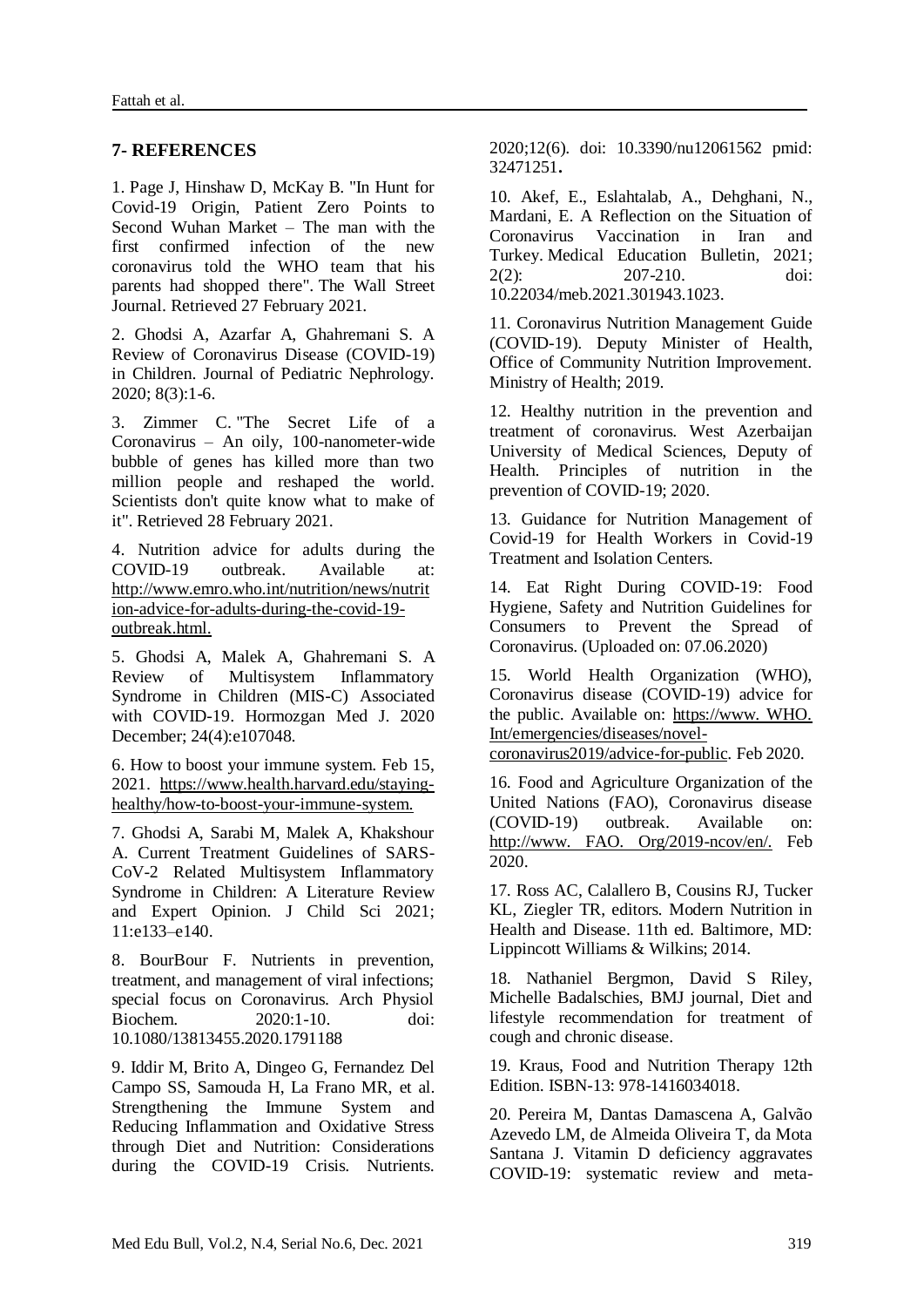analysis. Crit Rev Food Sci Nutr. 2020 Nov 4:1-9. doi: 10.1080/10408398.2020.1841090. Epub ahead of print. Update in: Crit Rev Food Sci Nutr. 2021 Aug 12;:1-6. PMID: 33146028.

21. Taghdir M, Sepandi M, Abbaszadeh S, Parastouei K. A review on some Nutrition-Based Interventions in Covid-19. J Mil Med. 2020; 22 (2) :169-76.

22. Ramezani A, Amirpour M. Nutritional Care in the Prevention and Treatment of Coronavirus Disease 2019: A Simple Overview. J Health Res Commun. 2020; 6 (1): 74-82.

23. Bahrulolum H, Nooraei S, Entezari M, Hashemi M, Houshmandi K, Raei M. The role of nutrition and nutritional factors in the prevention and treatment of COVID19: a review study. EBNESINA. 2020; 22 (3): 56- 66.

24. Calder PC. Nutrition, immunity and COVID-19. BMJ Nutrition, Prevention & Health 2020;3: e000085. doi:10.1136/ bmjnph-2020-000085.

25. Chada RR, Chidrawar S, Siddiqua A, Medanki R, Omer SA, Nagalla B. Tailoring nutrition therapy amid the COVID-19 pandemic: Does it work? Clin Nutr ESPEN. 2021 Oct;45:381-388. doi: 10.1016/j.clnesp.2021.07.015. Epub 2021 Jul 23. PMID: 34620344; PMCID: PMC8299140.

26. Thibault R, Seguin P, Tamion F, Pichard C, Singer P. Nutrition of the COVID-19 patient in the intensive care unit (ICU): a practical guidance. Crit Care. 2020 Jul 19;24(1):447. doi: 10.1186/s13054-020- 03159-z. PMID: 32684170; PMCID: PMC7369442.

27. Mariam Omar, Salima Elfagi, Faiza Nouh. Covid-19 and Nutrition: Review of Available Evidence. Scholars Journal of Applied Medical Sciences, 2020;1158-64. doi: [10.36347/sjams.2020.v08i04.025.](http://dx.doi.org/10.36347/sjams.2020.v08i04.025)

28. Khayyatzadeh SS. Nutrition and Infection with COVID-19. Journal of Nutrition and Food Security (JNFS), 2020; 5 (2): 93-96.

29. Taylor PA. Chinese medical team report successful treatment of coronavirus Patients with high-dose vitamin C [Internet]. Netherlands: Dr Rath Health Foundation; 2020 [Retrieved 2020 Mar 22]. Available at: https://www.dr -rathfoundation.org/2020/03/chinese-medical -

team-report-successful-treatment-of-

coronavirus -patients-with-high-dose-vitamin $c/$ .

30. Andrew WS. Vitamin C protects against coronavirus. OMNS [Internet]; 2020 [Retrieved 2020 Mar 17]. Available at: [http://orthomolecular.org/resources/omns/v16n](http://orthomolecular.org/resources/omns/v16n04%20.shtml) [04 .shtml.](http://orthomolecular.org/resources/omns/v16n04%20.shtml)

31. Hemilä H, Chalker E. Vitamin C may reduce the duration of mechanical ventilation in critically ill patients: a meta-regression analysis. J Intensive Care. 2020;8:15. https://doi.org/10.1186/s40560 -020-0432-y

32. Che Abdul Rahim N, Manjit Singh JS, Pardi M, Zainuddin AA, Salleh R. Analysis of available nutrition recommendations to combat COVID-19: a scoping review. Malays J Med Sci. 2021;28(3):18–45.

<https://doi.org/10.21315/mjms2021.28.3.3>**.**

33. Zhang L, Liu Y. Potential interventions for novel coronavirus in China: a systematic review. J Med Virol. 2020;92:479–490. https://doi.org/ 10.1002/jmv.25707.

34. Grant WB, Lahore H, McDonnell SL, Baggerly CA, French CB, Aliano JL, et al. Evidence that vitamin D supplementation could reduce risk of influenza and COVID-19 infections and deaths. Nutrients. 2020;12:988. https://doi.org/10.3390/ nu12040988.

35. Frieden T. Former CDC Chief Dr Tom Frieden: coronavirus infection risk may be reduced by vitamin D. Latest News [Internet]; 2020 Mar 23 [Retrieved 2020 Apr 1]. Available at: https:// www.foxnews.com/opinion/former-cdc-chieftom -frieden-coronavirus-risk-may-bereduced-with -vitamin-d.

36. McCartney DM, Byrne DG. Optimization of vitamin D status for enhanced immunoprotection against Covid-19. Ir Med J. 2020;113(4):58.

37. Andrew WS. Nutritional treatment of coronavirus [Internet]. Orthomolecular Medicine News Service; 2020 [Retrieved 2020 Apr 8]. Available at: http://www.orthomolecular.org/resources/ omns/v16n06.shtml.